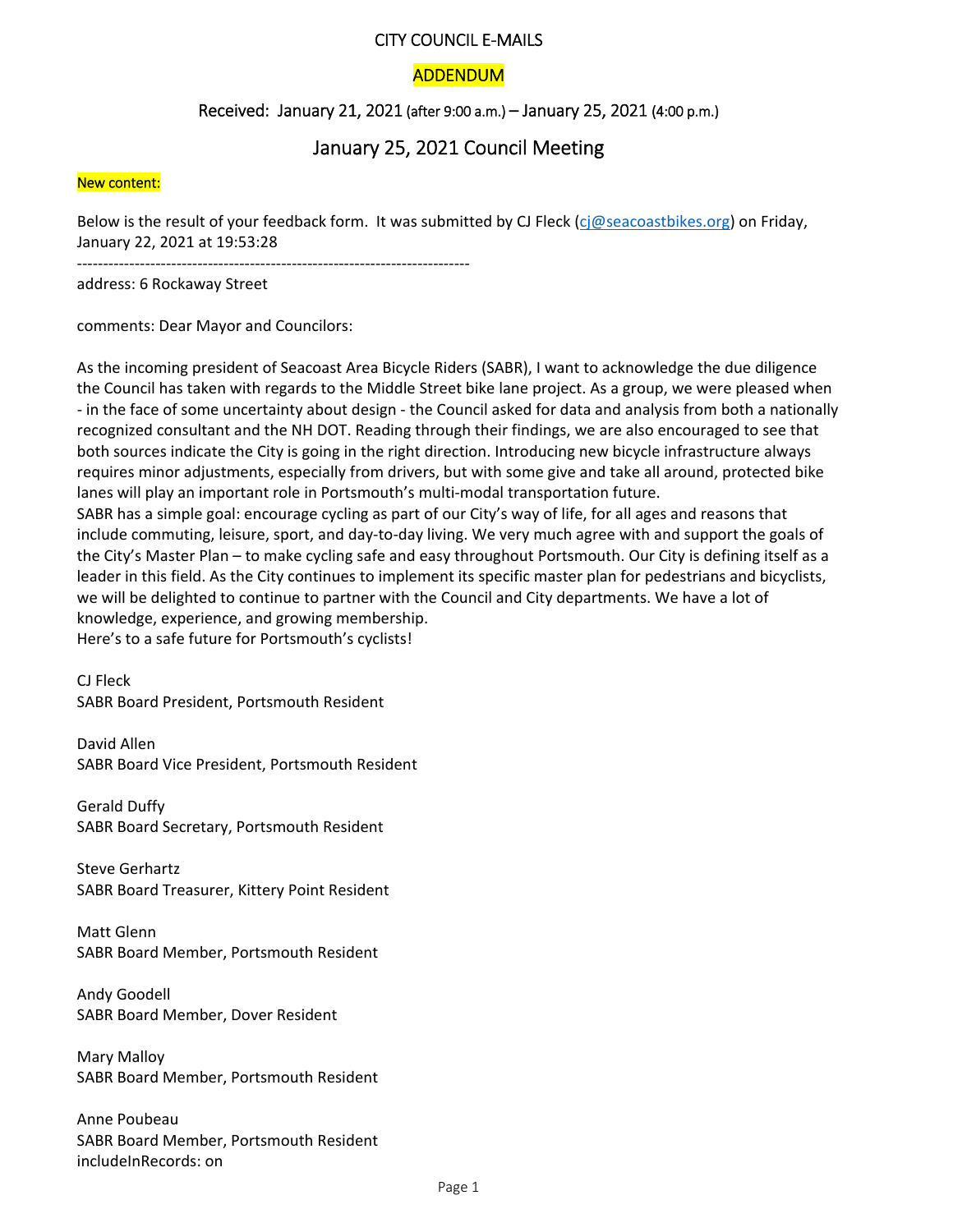Below is the result of your feedback form. It was submitted by Marie Bodi (marie@mcnabbgroup.com) on Monday, January 25, 2021 at 08:44:32

‐‐‐‐‐‐‐‐‐‐‐‐‐‐‐‐‐‐‐‐‐‐‐‐‐‐‐‐‐‐‐‐‐‐‐‐‐‐‐‐‐‐‐‐‐‐‐‐‐‐‐‐‐‐‐‐‐‐‐‐‐‐‐‐‐‐‐‐‐‐‐‐‐‐‐

address: 3 Pleasant Street, Portsmouth, NH

comments: Dear City Councilors,

We did want to officially advise the Council, the three restaurants along Penhallow Street, Massimo, Cure & Ceres Bakery have all entered into a signed letter of agreement for the partial street closure, while maintaining their ability for outside dining the months of March & April (the closure time frame.). This letter of agreement was executed on January 19th and provided to City Staff immediately thereafter. We are now working with the respective departments within the City to address any remaining concerns. Thank you.

includeInRecords: on

Below is the result of your feedback form. It was submitted by Gerald Duffy (Gduffy44@gmail.com) on Monday, January 25, 2021 at 09:36:18

‐‐‐‐‐‐‐‐‐‐‐‐‐‐‐‐‐‐‐‐‐‐‐‐‐‐‐‐‐‐‐‐‐‐‐‐‐‐‐‐‐‐‐‐‐‐‐‐‐‐‐‐‐‐‐‐‐‐‐‐‐‐‐‐‐‐‐‐‐‐‐‐‐‐‐

\_\_\_\_\_\_\_\_\_\_\_\_\_\_\_\_\_\_\_\_\_\_\_\_\_\_\_\_\_\_\_\_\_\_\_\_\_\_\_\_\_\_\_\_\_\_\_\_\_\_\_\_\_\_\_\_\_\_\_\_\_\_

address: 428 Pleasant St, Unit 3

comments: Mr Mayor and City Councilors:

Portsmouth doesn't need to "reopen" — with the exception of a few restaurants forced into hibernation, it's not closed. The Council doesn't seem to understand that. Urgent pandemic‐related action is still required, but the Council needs to step out of the way and let it happen with the urgency required.

What made last year's Citizen Response Task Force and its subcommittees so successful was their focus on urgency, problem‐solving, and fast action. A group of resident volunteers — with a variety of expertise and all with full-time jobs of their own — worked directly with the City Manager and department staff to expedite the expansion of outdoor dining, some meeting multiple times a week. Their authority and funding was carefully defined and they did an heroic job. Their work isn't done yet but it's being stymied.

In December, the Council couldn't leave well alone. By turning the task force and subcommittees into blue ribbon committees and insisting on the inclusion of a Councilor as member of the group, the Mayor has effectively slowed the group's effort to a halt, just when more urgent action and support is required for the coming year. The new need for parliamentary procedure alone costs the group valuable time in its weekly, one‐hour meetings.

The "Mayor's directive" as delivered to the Blue Ribbon Committee to Reopen Portsmouth by Councilor Huda is an all‐caps show‐stopper. Anyone who has worked on action‐based projects can see that immediately. The "all businesses" emphasis (stemming from Councilor Kennedy's take on things and ginned up complaints) bears little resemblance to reality. As we all know, the pandemic has been very selective with the damage it's caused. Some businesses have actually flourished. Other businesses, like law firms who've taken PPP money whether they needed it or not, haven't skipped a beat. Councilor Kennedy's complaints about businesses being ignored is — like so many of her views — based on personal preferences supported by anecdotes. The collective experience of the many people who worked hard on the task force would confirm that.

The restaurants — who raised the alarm in the first place — and performing arts are collectively what bring so many visitors to town — they are a central, essential attraction and they still need help to survive. In the world of triage, they need priority. Our retailers depend on them too and will fail or succeed along with them. The resources required to make the Mayor's "block‐by‐block collaboration" by "all businesses" a reality are so obviously beyond the means and capacity of this group that they are laughable. Except, that's it's not funny. Logistically, the Mayor's directive is impossible.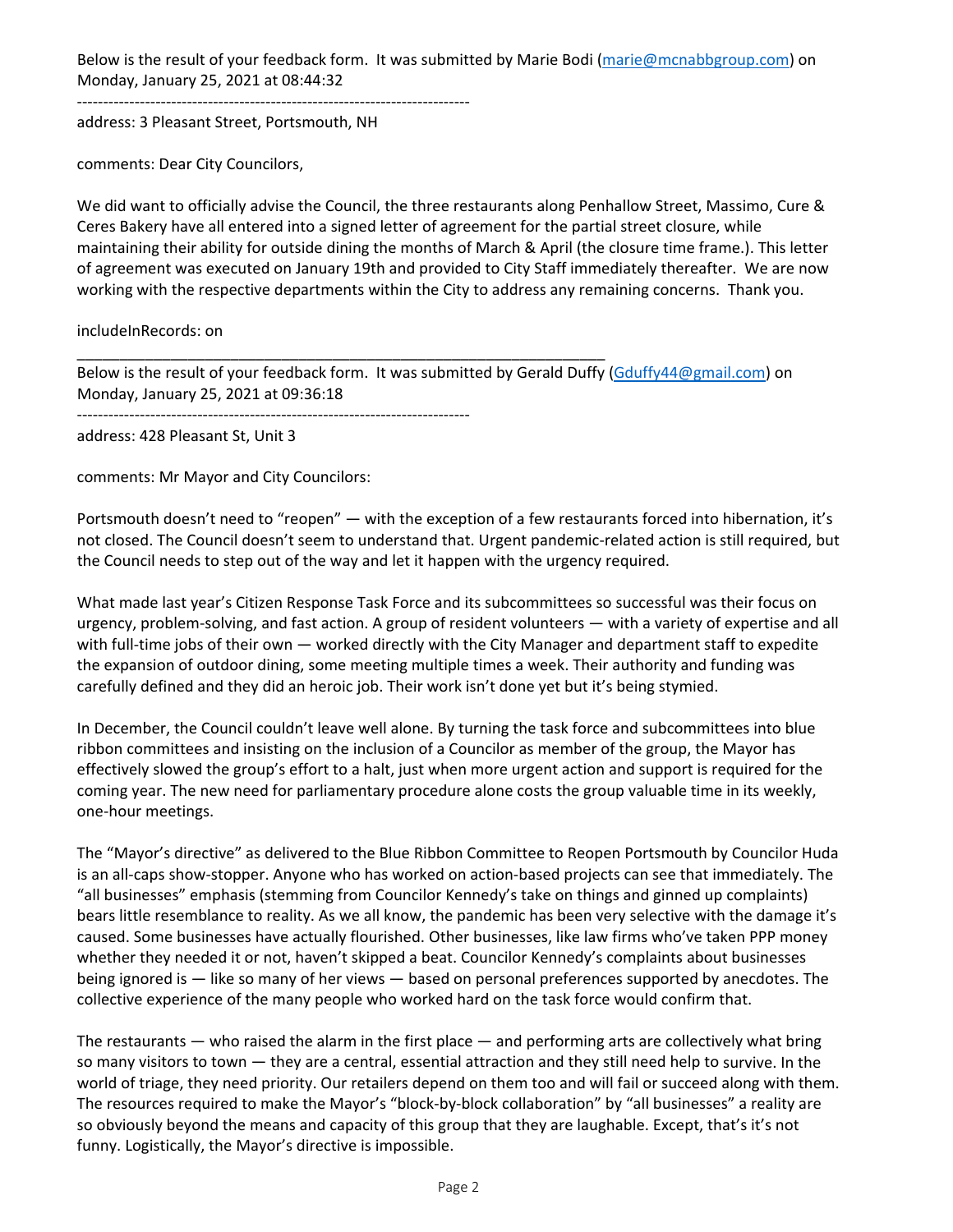Bottom line: the Mayor and Councilor Huda need to step back and let the group do what it does best: solve problems quickly without the kind political interference or micro‐management evident now. As its previous success proves, the group has its finger on the pulse of city businesses, communicates with them, and knows who needs what kind of help and when. Please let the Council know you support these volunteers and to ease up on the stifling control.

Sincerely, Gerald Duffy

includeInRecords: on

## **The above letter from Gerald Duffy was also submitted by:**

\_\_\_\_\_\_\_\_\_\_\_\_\_\_\_\_\_\_\_\_\_\_\_\_\_\_\_\_\_\_\_\_\_\_\_\_\_\_\_\_\_\_\_\_\_\_\_\_\_\_\_\_\_\_\_\_\_\_\_\_\_

\_\_\_\_\_\_\_\_\_\_\_\_\_\_\_\_\_\_\_\_\_\_\_\_\_\_\_\_\_\_\_\_\_\_\_\_\_\_\_\_\_\_\_\_\_\_\_\_\_\_\_\_\_\_\_\_\_\_\_\_\_\_\_\_\_\_\_\_

It was submitted by Dixie (dixiemcleantarbell@gmail.com) on Monday, January 25, 2021 at 10:14:10

‐‐‐‐‐‐‐‐‐‐‐‐‐‐‐‐‐‐‐‐‐‐‐‐‐‐‐‐‐‐‐‐‐‐‐‐‐‐‐‐‐‐‐‐‐‐‐‐‐‐‐‐‐‐‐‐‐‐‐‐‐‐‐‐‐‐‐‐‐‐‐‐‐‐‐

address: 25 Driftwood Lane includeInRecords: on

Below is the result of your feedback form. It was submitted by Matthew Glenn (matthglenn@gmail.com) on Monday, January 25, 2021 at 10:35:04

‐‐‐‐‐‐‐‐‐‐‐‐‐‐‐‐‐‐‐‐‐‐‐‐‐‐‐‐‐‐‐‐‐‐‐‐‐‐‐‐‐‐‐‐‐‐‐‐‐‐‐‐‐‐‐‐‐‐‐‐‐‐‐‐‐‐‐‐‐‐‐‐‐‐‐

address: 34 Harrison Ave

comments: Mayor and Councilors,

I look forward to the presentation tonight from Toole Design regarding the Middle St/Lafayette design, and to your discussion. It has been a comprehensive and professional study, and I hope your discussion is forward‐thinking.

The many details they bring up are worth careful consideration, but in the bigger picture I'll quote from our Secretary of Transportation nominee Pete Buttigieg in his confirmation hearings last week:

"There are so many ways that people get around, and I think often we've had an auto‐centric view that has forgotten, historically, about all of the other different modes. We want to make sure anytime we're doing a street design that it enables cars, and bicycles, and pedestrians and any other modes — and businesses — to co‐exist in a positive way, and we should be putting funding behind that."

and also:

"Over the course of my lifetime, we've made a lot of gains as a country on dealing with the effects of drunk driving on road safety and fatalities, only to see distracted driving rise to become a new and deadly effect. I believe the number stands at something on the order of 36,000 or 38,000 lost in a single year to crashes on the road. We cannot accept that and we need to move toward a vision where every trip is a safe one, whether it's long or short, on any of America's roadways."

\_\_\_\_\_\_\_\_\_\_\_\_\_\_\_\_\_\_\_\_\_\_\_\_\_\_\_\_\_\_\_\_\_\_\_\_\_\_\_\_\_\_\_\_\_\_\_\_\_\_\_\_\_\_\_\_\_\_\_\_\_\_\_\_\_

Sincerely, Matthew Glenn includeInRecords: on